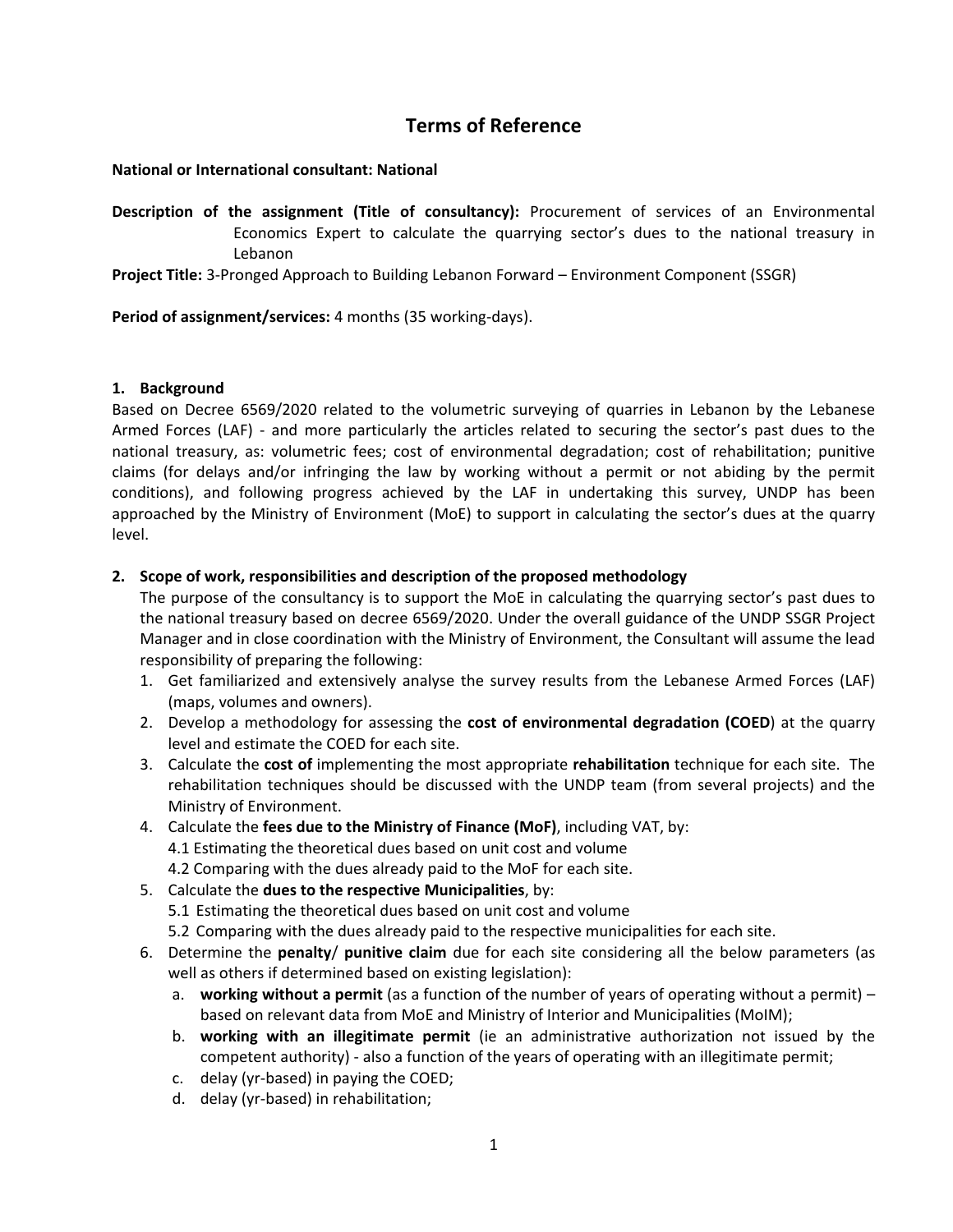- e. delay (yr-based) in paying the dues to MoF;
- f. delay (yr-based) in paying the dues to the municipalities;
- g. violating environmental conditions set in the permit; etc.
- 7. Based on the above, calculate the total dues for each site.
- 8. Review the draft template legal warning (previously prepared) to the site owner/ operator and provide comments if any.
- 9. Provide recommendations on the following:
	- a. the most suitable entity to send the warning on behalf of the Government of Lebanon
	- b. the fund which the dues should be transferred to while considering operational capacity and legal maturity of each option (e.g.: link to the National Environment Fund foreseen under law 444/2002 after issuing its bylaws on a private or public-private basis; Lebanon Green Investment Facility; others).
- 10. Summarize the above methodology in a concise report, with a summary table of the results related to all sites, and detailed data for each site as annexes (one sheet for each site).

The UNDP and MoE teams will provide the consultant with all available data and will also be available to provide guidance and directions to support in the development of the outputs as needed.

### **3. Expected Outputs and deliverables**

The Consultant will be expected to provide technical support on the activities mentioned above. During the fulfillment of the tasks under this agreement, the Consultant will ensure regular communication with the project team and will ensure a timely delivery of the expected outputs and will regularly inform the project team of the progress as well as any obstacles that might occur.

The consultant is expected to submit an inception report, 2 progress reports and a final report.

All deliverables should be handed out in two hard copies as well as one soft copy (Word format and Excel format for tables) and a PDF format for web publishing. If relevant, copies of high-resolution maps and graphics should also be handed out to the project management team.

#### **4. Institutional arrangements**

The Consultant shall report to UNDP on the tasks mentioned in section 2 and coordinate closely with UNDP and the MoE.

#### **5. Duration of work**

35 working-days spread over a period of 4 months.

# **6. Duty station**

The assignment requires deskwork, research, meetings, as well as coordination with the different related entities. The consultant is requested to perform his duties mainly from home but may need to attend meetings in Beirut.

#### **7. Requirements for experience and qualifications**

The consultant must present the following qualifications:

I. Academic Qualifications:

- − University degree in Economics.
- − Master 's degree in Environmental Economics is an asset